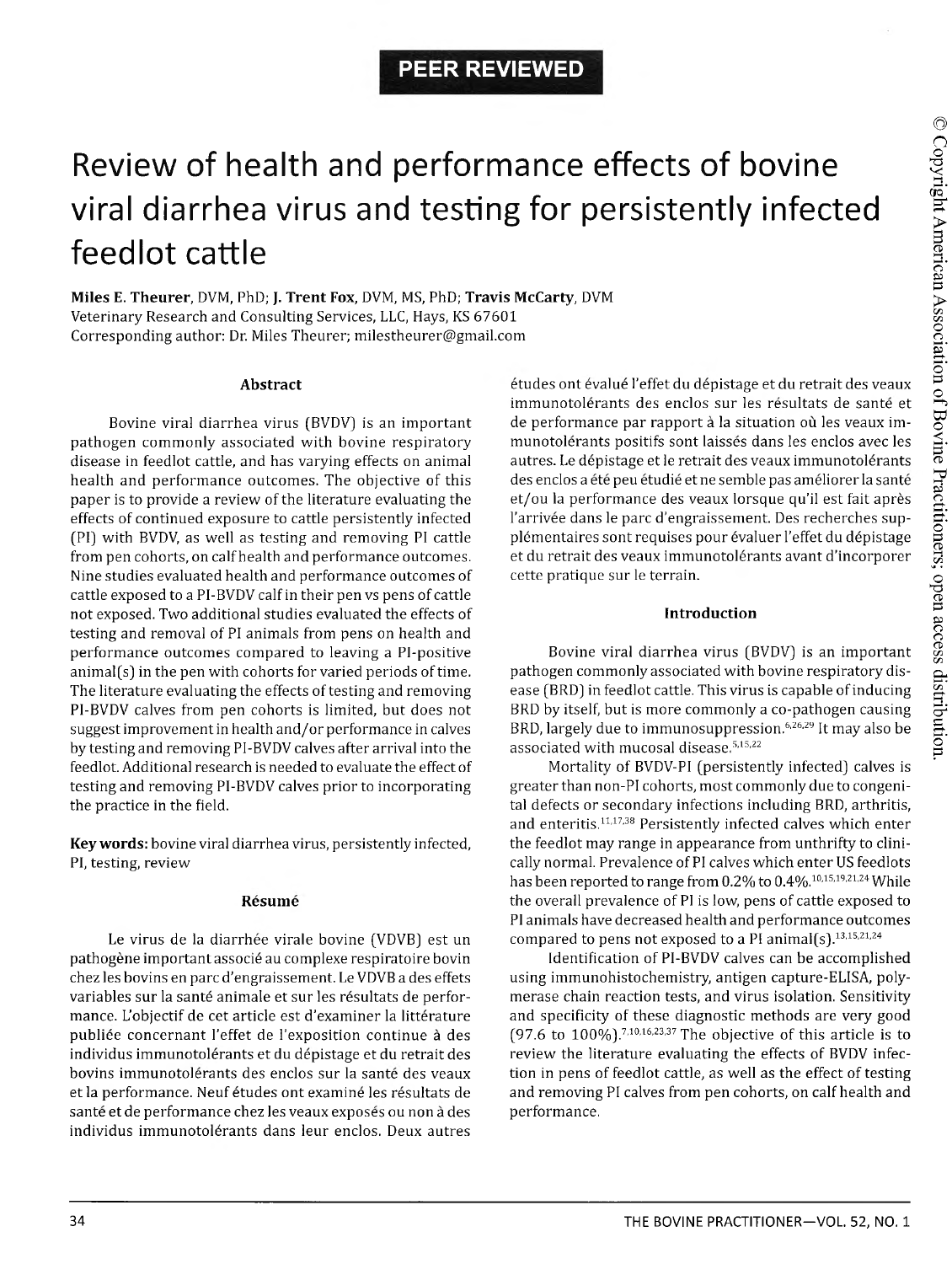## **Materials and Methods**

Literature searches were performed in PubMed and Google Scholar to evaluate studies which reported exposure to BVDV and/or testing and removing PI-BVDV calves from pen cohorts. The study had to include natural disease exposure, and be printed in the English language to be included in the review. Summaries of all studies in the review were performed.

Health and performance outcomes from studies where pens of cattle were continuously exposed to PI-BVDV calves were compared to pens of cattle that were not exposed to PI calves. Outcomes from pens adjacent to those housing PI-BVDV calves were included in the exposed group when possible. Separate health and performance outcomes were captured from trials which tested and removed PI cattle within 72 hours of processing compared to pens of cattle continuously exposed to a PI animal.

# **Results and Discussion**

*Continuous exposure to BVDV*

A description of all studies included in the review are shown in Table 1. Bovine viral diarrhea virus has varying ef-

Table 1. Review of studies evaluating the impact of persistently infected bovine viral diarrhea virus (PI-BVDV) on animal health and performance outcomes and/or the effectiveness of testing and removing PI calves from pen cohorts compared to leaving the PI calf with pen cohorts.

| Reference<br><b>Number</b> | Reference             | <b>Study description</b>                                                                                                                                                                                                                                                                                                                                                                                                                                                                                                                                                                                                                                                                                                                                                                                                                                         |  |  |
|----------------------------|-----------------------|------------------------------------------------------------------------------------------------------------------------------------------------------------------------------------------------------------------------------------------------------------------------------------------------------------------------------------------------------------------------------------------------------------------------------------------------------------------------------------------------------------------------------------------------------------------------------------------------------------------------------------------------------------------------------------------------------------------------------------------------------------------------------------------------------------------------------------------------------------------|--|--|
| $\mathbf{1}$               | Booker et al, 2008    | Longitudinal study in which PI-BVDV calves were identified during initial processing and left with pen cohorts.<br>Study population was auction market calves from western Canada. Calves were vaccinated upon arrival to<br>feedlot and followed to closeout. Animal health and performance outcomes were compared among pens<br>which contained a PI-BVDV calf to pens which did not contain a PI-BVDV calf.                                                                                                                                                                                                                                                                                                                                                                                                                                                   |  |  |
| 3                          | Bryant et al, 2011    | Vaccine study evaluating different trivalent modified-live viruses upon arrival to the feedlot in lightweight<br>(599 to 724 lb) steers followed to closeout. All calves were tested for PI-BVDV at arrival processing. Animal<br>health outcomes were evaluated in pens which contained a PI-BVDV calf compared to pens which did not<br>contain a PI-BVDV calf.                                                                                                                                                                                                                                                                                                                                                                                                                                                                                                |  |  |
| 8                          | Elam et al, 2008      | Randomized trial to evaluate effects of short- or long-term exposure of PI-BVDV calves in 498 lb calves<br>purchased from an Oklahoma livestock auction. Calves had been vaccinated at branding and freshly weaned.<br>All calves were vaccinated against BVDV with a modified-live virus vaccine during arrival processing. One<br>confirmed PI-BVDV was randomly assigned to pens in the direct short- and long-term exposure treatment<br>group. The PI calf in the short-term exposure treatment group was removed 60 hours after placement, and<br>the PI calf in the long-term exposure group remained with pen cohorts for duration of study.                                                                                                                                                                                                             |  |  |
| 12                         | Grooms et al, 2014    | Randomized trial evaluating the effects of vaccination, timing of vaccination, and exposure to PI-BVDV calf on<br>animal health outcomes in 500 lb ranch-origin calves. Data included in review were from calves vaccinated<br>within 24 hours after arrival and exposed or not exposed to PI-BVDV calves, and monitored for 168 days.                                                                                                                                                                                                                                                                                                                                                                                                                                                                                                                           |  |  |
| 13                         | Hay et al, 2016       | Longitudinal study evaluating the effects of PI-BVDV calf in cohort compared to cohorts not containing a<br>PI-BVDV calf on 50-day morbidity risk in Australian feedlots with unknown vaccination status.                                                                                                                                                                                                                                                                                                                                                                                                                                                                                                                                                                                                                                                        |  |  |
| 15                         | Hessman et al, 2009   | Study population was high-risk calves from southeastern United States followed to closeout and vaccinated<br>with a modified-live BVDV type 1a and 2a vaccine upon feedlot arrival. Pens were divided into 5 exposure<br>groups based upon PI-BVDV exposure and testing and removal strategy in a large commercial feedyard: 1)<br>PI-BVDV calves were identified upon arrival processing and remained with pen cohorts; 2) PI-BVDV calves<br>were removed within 72 hours from pen cohorts after arrival processing; 3) pen did not contain a PI-BVDV<br>calf but adjacent pens did contain a PI-BVDV calf which remained through feeding period; 4) pen did not<br>contain a PI-BVDV calf but adjacent pens did contain PI-BVDV calf and was removed within 72 hours after<br>arrival processing; and 5) neither pen nor adjacent pens contained PI-BVDV calf. |  |  |
| 21                         | Loneragan et al, 2005 | Cohort study to evaluate the animal health outcomes in pens exposed to PI-BVDV calves and pens not<br>exposed to PI-BVDV calves. Study population was auction-market light yearling steers vaccinated with a<br>modified-live BVDV type 1a and 2a vaccine upon feedlot arrival. Exposure pens included adjacent pens in<br>which PI-BVDV calf was present.                                                                                                                                                                                                                                                                                                                                                                                                                                                                                                       |  |  |
| 24                         | O'Connor et al, 2005  | Longitudinal study in which PI-BVDV calves were identified during initial processing and left with pen cohorts.<br>Study population was calves weighing ≤ 793 lb on arrival at a commercial feedlot in lowa and vaccinated<br>with a modified-live virus BVDV vaccine upon feedlot arrival and followed to closeout. Animal health and<br>performance outcomes were compared among pens which contained a PI-BVDV calf to pens which did not<br>contain a PI-BVDV calf.                                                                                                                                                                                                                                                                                                                                                                                          |  |  |
| 28                         | Richeson et al, 2012  | Randomized trial evaluating the effects of PI-BVDV exposure on low-risk preconditioned calves and auction-<br>market calves. Preconditioned calves (553 lb) were administered a 5-way modified-live virus at time of<br>weaning and backgrounded for ≥ 42 days. Auction-market calves (540 lb) were administered a 5-way modified-<br>live virus vaccine at the time of arrival processing. Calves were followed for 42 days after arrival to feedlot.                                                                                                                                                                                                                                                                                                                                                                                                           |  |  |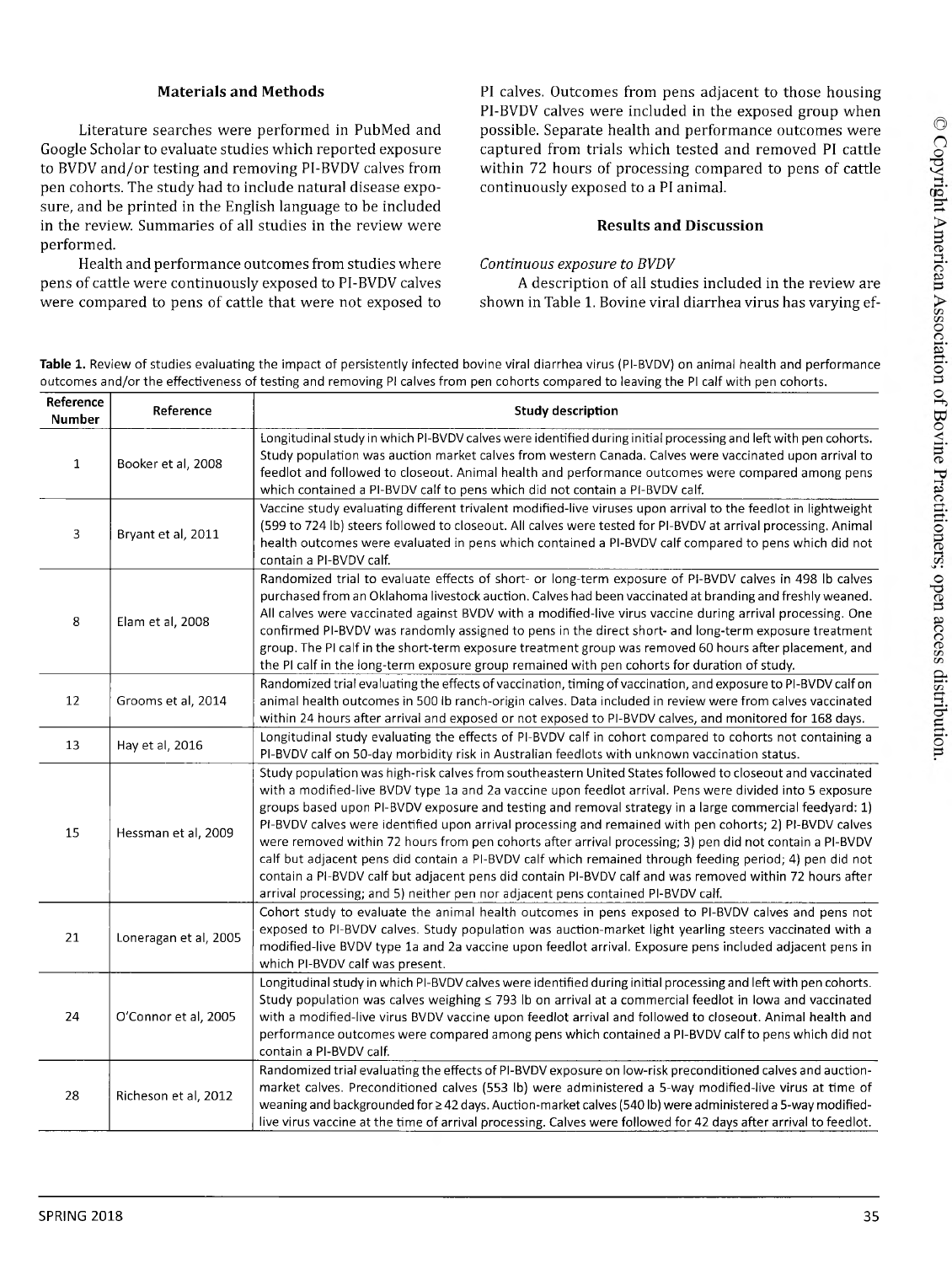fects on animal health and performance outcomes, which may be attributable to differences in virulence factors of BVDV strains, baseline health status of calves, concurrent disease, or unidentified risk factors.<sup>4,29,30</sup> There is great variation in the type of BVDV strains in feedlot BRD cases.<sup>9</sup> Prevalence of PI-BVDV in individual cohorts of cattle can be very high, and vaccination has been associated with mucosal disease in a large group of PI calves with BVDV.<sup>22</sup> Knowledge of the incidence of morbidity and mortality, as well as causes of mortality, is recommended to make vaccination decisions for individual cohorts of animals.

Nine studies we reviewed compared calf health and performance outcomes for cattle exposed to a PI-BVDV calf (or calves) to those not exposed to PI cattle (Tables 1 and 2).<sup>6,10,12,14,19-23</sup> One study reported improved average daily gain and feed conversion in non-exposed calves ( $P \le 0.05$ ),<sup>15</sup> 2 different studies identified greater morbidity risk, $14,21$  and a separate study identified a greater percentage of chronics<sup>28</sup> in pens of cattle exposed to a PI-BVDV calf compared those not exposed.

In a study by Richeson et al, vaccination and preconditioning calves prior to feedlot entry reduced the impact on health and performance when exposed to calves PI with BVDV (Table 2).28 Preconditioned calves were ranch origin, vaccinated, and weaned  $\geq$  42 days prior to entering the feedlot, whereas auction-market calves were comingled from multiple livestock auctions.28 Auction-market calves had a greater incidence of chronically ill calves in pens exposed to a PI-BVDV calf compared to pens not exposed, but there was no difference in percentage of chronically ill calves in preconditioned calves in pens exposed or not exposed to PI animals.28 Preparing calves to enter the feedlot through proper vaccination and weaning appears to reduce the impact that PI-BVDV exposure can have on health and performance outcomes. Vaccination with a modified-live virus vaccine reduced morbidity and mortality in BVDV challenge studies, indicating vaccination may be an effective practice against BVDV.18,35 Exposure of cattle to BVDV naturally or through vaccination prior to feedlot arrival mitigates some of the negative consequences of exposure to PI animals.12

Loneragan et al reported small differences between pens of feedlot cattle exposed to a PI-BVDV calf and cattle not exposed to a PI calf when exposure was defined to include just calves within the same pen as the PI-BVDV calf; however, greater differences were identified when exposure included calves in pens adjacent to a PI-BVDV animal (Table 2).<sup>21</sup> The BVDV is shed through body excretions from infected calves, and interactions between pens frequently occur, including shared water tanks and grooming behavior, allowing for disease transmission to calves in pens adjacent to the pen housing an infected PI calf.<sup>2,21</sup> Type 1b non-cytopathic BVDV can survive for up to 48 hours in water, galvenized metal, soil, and other fomites commonly used in production agriculture.<sup>33</sup>

Different strains of the BVDV may affect the health and performance outcomes. Peddireddi et al comingled 10

**Table 2.** Calf health and performance outcomes of pens exposed to a persistently infected bovine viral diarrhea virus (PI-BVDV) calf compared to pens not exposed to PI-BVDV. Adjacent pens to pens which housed a PI-BVDV calf were included in the exposed group when possible to aggregate outcomes. Means within a row without a common superscript were statistically (P<0.05) different.

| Outcome       | Unexposed           | Exposed            | Reference    |
|---------------|---------------------|--------------------|--------------|
|               | 3.51                | 3.47               | 1            |
|               | 3.22                | 3.33               | 8            |
|               | 3.24                | 3.19               | 12           |
| ADG (lb/day)  | 1.63 <sup>a</sup>   | 1.30 <sup>b</sup>  | 15           |
|               | $2.67+$             | 2.60+              | 28           |
|               | 1.90‡               | 1.85‡              | 28           |
| DMI (lb)      | 16.09               | 16.42              | 8            |
|               | 5.66                | 5.76               | 1            |
| F:G           | $5.00*$             | 4.98*              | 8            |
|               | $6.78$ <sup>a</sup> | 14.93 <sup>b</sup> | 15           |
|               | 10.99               | 11.64              | $\mathbf 1$  |
|               | 12.03               | 12.41              | 3            |
|               | 0.0                 | 0.0                | 8            |
|               | 19.57 <sup>a</sup>  | 39.13 <sup>b</sup> | 12           |
|               | 8.7 <sup>a</sup>    | $22.5^{b}$         | 13           |
| Morbidity (%) | 29.0                | 32.0               | 15           |
|               | 5.14                | 7.36               | 21           |
|               | 11.9+               | $7.9+$             | 24           |
|               | 29.3‡               | 28.6‡              | 24           |
|               | $3.2 +$             | $0.0^{+}$          | 28           |
|               | 33.1‡               | 30.2‡              | 28           |
|               | 2.83                | 2.22               | $\mathbf{1}$ |
|               | 1.14                | 1.11               | 3            |
| Mortality (%) | 2.17                | 2.17               | 12           |
|               | 1.70                | 3.17               | 15           |
|               | 0.68                | 1.07               | 3            |
|               | 2.8                 | 4.2                | 15           |
| Chronic (%)   | $0.4 +$             | $0.3+$             | 28           |
|               | $1.1^{+a}$          | $7.61^{b}$         | 28           |

\*Values transformed from G:F

tSingle source cattle

ICom m ingled cattle

PI-BVDV calves with different strains of BVDV with 53 uninfected calves for 27 days in a single pen.25 A single strain of virus from a PI calf infected 64% of uninfected calves, while 3 of the BVDV strains were never identified in the uninfected calves.25 Transmission of different strains through a population may affect the impact of the disease on clinical outcomes.

#### *Testing and removing PI-BVDV calves*

Two studies in the review evaluated the effect of testing and removal of PI animals from the pen compared to leaving the PI animal in the pen on health and performance outcomes (Tables 1 and 3).815 Both of these studies included a group in which a PI calf was left with the group throughout the study. Neither study showed any difference in health or performance throughout the feeding period when testing and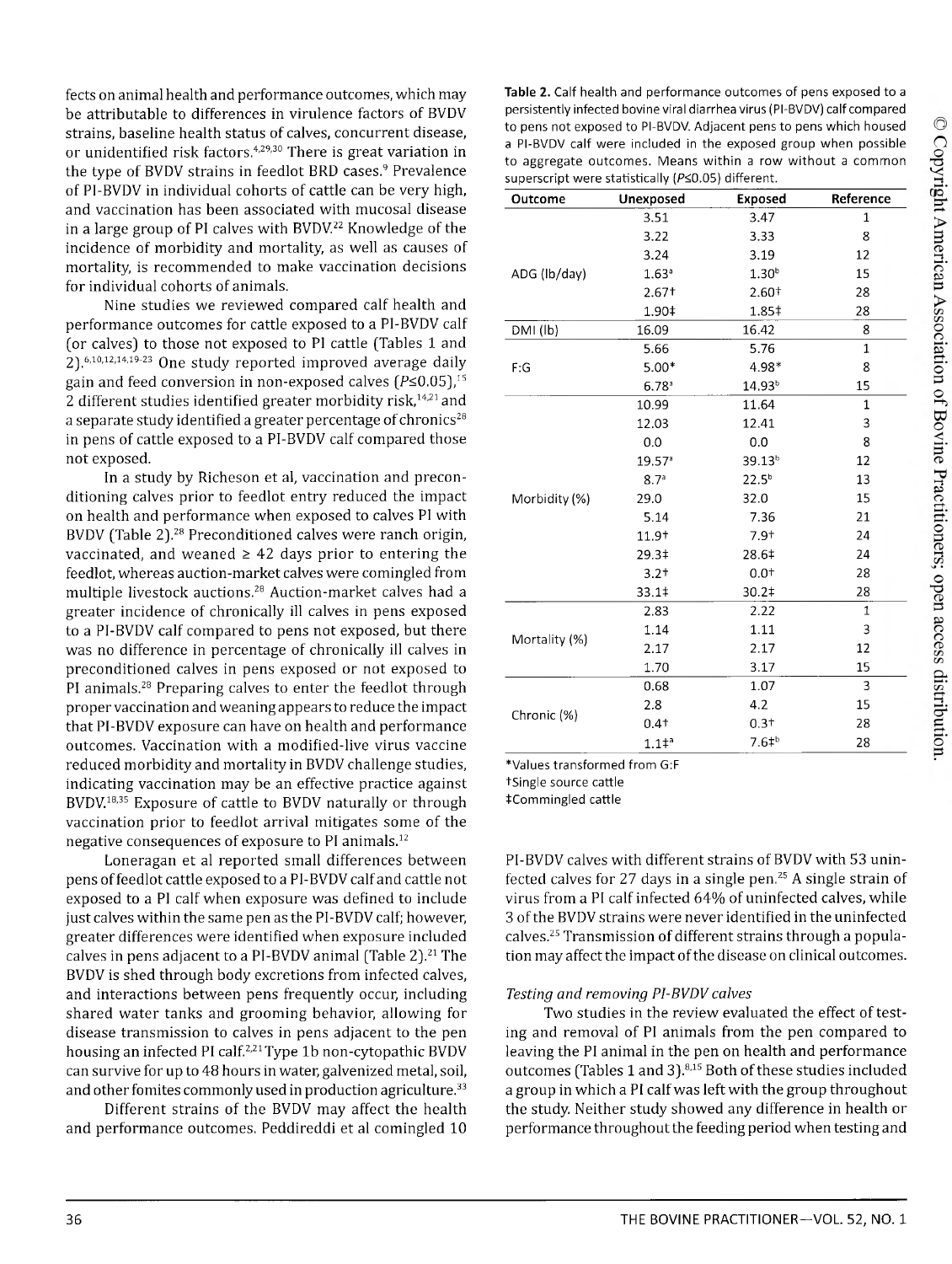removing PI animals compared to leaving a PI calf in the pen with cohorts which were not PI (Table 3).

Hessman et al reported a numerical difference in feed conversion and ADG in pens of feedlot calves where a PI-BVDV calf was removed following testing compared to pens of calves where the PI calf was left with cohorts<sup>15</sup> ( $P > 0.05$ ; Table 3). Knowledge of biology and supporting results is needed to properly interpret  $P$  values,<sup>39</sup> and additional research is needed to further elucidate the value of testing and removing PI-BVDV calves from the pen cohorts.

Persistently infected calves are continuously viremic, and shed the virus through all body excretions.<sup>2,27</sup> Non-PI calves are exposed to the virus during commingling, transportation, and rest periods provided to calves prior to initial processing, putting exposed calves at risk of immunosuppression prior to testing and identification of the PI calves.<sup>20,34</sup> By the time PI-BVDV calves are identified, non-PI calves can be infected through horizontal transmission, offsetting the value of testing and removal of the PI calves (Table 3). Use of a quicker calf-side test, such as the Snap BVDV Antigen Test<sup>a</sup> and CST-QuickTest,<sup>b</sup> could allow for identification of animals within minutes after processing by testing for BVDV antigen from serum or ear notch tissue samples.14 Testing calves earlier in marketing channels could reduce exposure time for other animals in the group and potentially improve health and performance outcomes, but this has not been confirmed by research.

Two other studies evaluated the effect of testing and removing PI animals from the pens. Neither of the studies were included in the review due to the comparison groups not having a PI calf present.<sup>31,32</sup> It was not possible to identify if the differences in animal health and performance were due to testing and removal of PI animals, or due to exposure to BVDV based upon study design. A comparison group with constant exposure to PI-BVDV calves needed to be included in the study to differentiate causes of health and performance outcomes between treatment groups.

**Table 3.** Health and performance outcomes from studies evaluating the effectiveness of testing and removing persistently infected bovine viral diarrhea virus (PI-BVDV) within 72 hours or continuous exposure to PI-BVDV calf. No outcomes were statistically different between continuous exposure to PI-BVDV calf or testing and removing PI-BVDV calf.

| Outcome        | <b>Continuous PI-</b> | Test and | Reference |
|----------------|-----------------------|----------|-----------|
|                | <b>BVDV</b> exposure  | remove   |           |
| ADG (lb/day)   | 3.33                  | 3.35     | 8         |
|                | 1.21                  | 1.30     | 15        |
| $DMI$ ( $Ib$ ) | 16.42                 | 16.29    | 8         |
| F:G            | $4.93^*$              | 4.85"    | 8         |
|                | 18.88                 | 9.47     | 15        |
| Morbidity (%)  | 0.0                   | 0.0      | 8         |
|                | 34.0                  | 37.0     | 15        |
| Mortality (%)  | 3.6                   | 3.5      | 15        |
| Chronic (%)    | 4.6                   | 5.0      | 15        |

\*Values transformed from G:F

A potential limitation of this review is that we only evaluated health and performance effects of continuous exposure to BVDV, as well as testing and leaving or removing PI-BVDV calves from feedlot pens. Bovine viral diarrhea virus is a significant pathogen which affects calf health and performance outcomes, but knowledge of the prevalence and impact of the disease, cost of the testing strategy, and potential improvement in health and performance need to be considered prior to testing.<sup>36</sup> The literature does not suggest improved health and/or performance outcomes in calves by testing and removing PI-BVDV calves; however, if other business practices are performed at the same facility, such as replacement heifer development or a cow-calf production unit, testing for PI-BVDV calves may be warranted to reduce the risk of transmission of the disease to other production units.

# **Conclusion**

Bovine viral diarrhea virus has varying effects of animal health and performance. There is a paucity of information regarding the effects of testing and removing PI-BVDV calves from pen cohorts, but the literature we reviewed did not indicate improved health and/or performance outcomes in calves by testing and removing PI-BVDV calves early in the receiving period. Additional research is needed evaluating the impact of testing and removing PI-BVDV calves prior to incorporating the practice in the field. Identification and management of BVDV control programs, as well as cost of implementing prevention practices, need to be considered before adopting the practice widespread.

# **Endnote**

<sup>a</sup>Idexx Snap BVDV Antigen Test, Idexx Laboratories, Westbrook, ME bCST-QuickTest, Central States Testing, Sublette, KS

# **Acknowledgement**

The authors declare no conflict of interest.

# **References**

**1. Booker CW, Abutarbush SM, Morley PS, Guichon PT, Wildman BK, Jim GK, Schunicht OC, Pittman TJ, Perrett T, Ellis JA, Appleyard G, Haines DM. The effect of bovine viral diarrhea virus infections on health and performance of feedlot cattle.** *Can Vet J* **2008; 49:253-260.**

**2. Brock KV, Grooms DL, Ridpath J, Bolin SR. Changes in levels of viremia in cattle persistently infected with bovine viral diarrhea virus. /** *Vet Diagn Invest* **1998; 10:22-26.**

**3. Bryant T, Nichols J, Rogers K, Farmer T, Miles D, Campbell J, Richeson J. Effect of trivalent modified-live virus respiratory vaccine on performance, health, and carcass traits of lightweight feeder steers.** *Bov Pract* **2011; 45:124-130.**

**4. Campbell JR. Effect of bovine viral diarrhea virus in the feedlot.** *Vet Clin North Am Food Anim Pract* **2004; 20:39-50.**